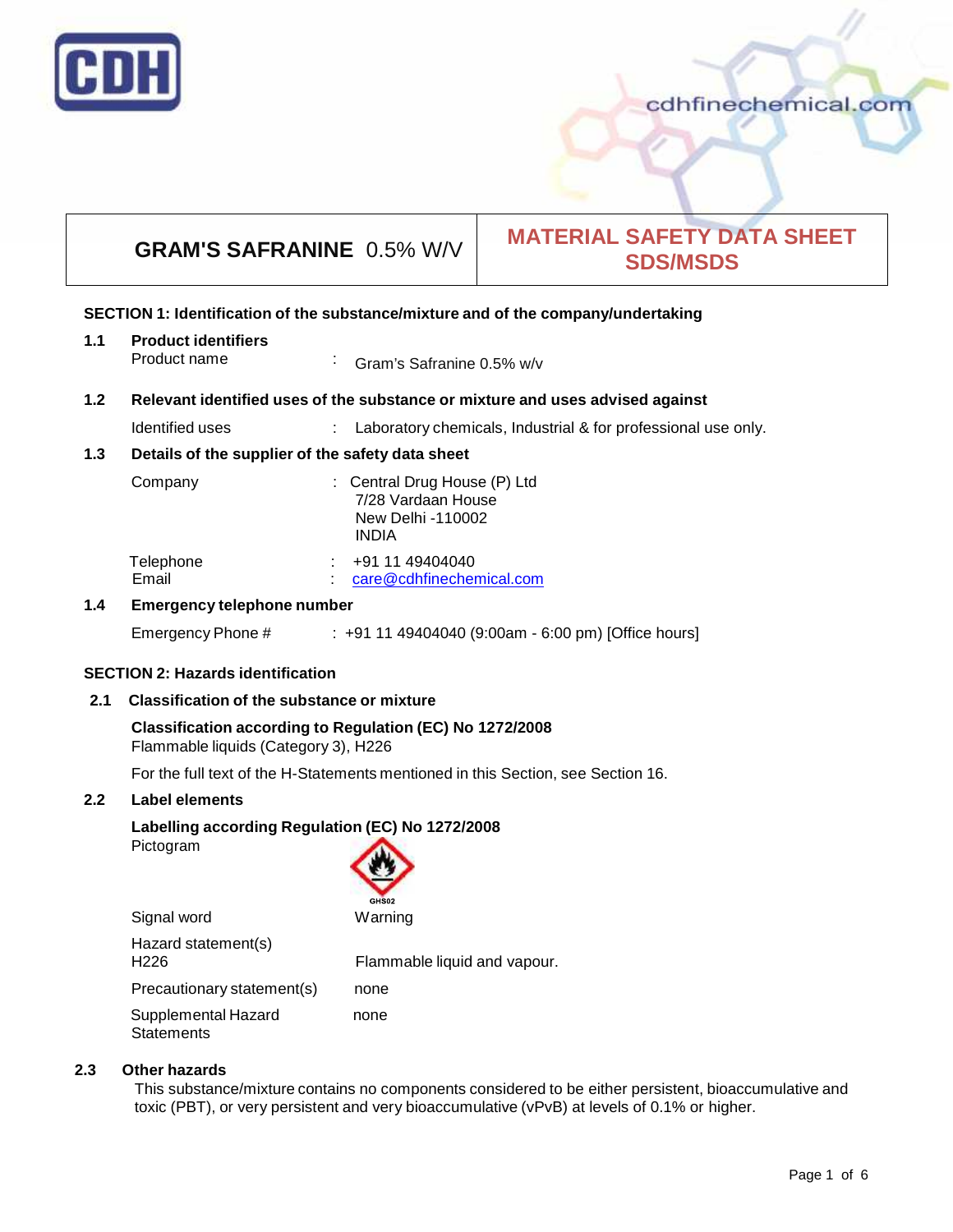#### **SECTION 3: Composition/information on ingredients**

# **3.1 Mixtures**

: Safranin Tsolution

#### **Hazardous ingredients according to Regulation (EC) No 1272/2008**

| Component         |                      | <b>Classification</b>                                     | Concentration |
|-------------------|----------------------|-----------------------------------------------------------|---------------|
| <b>Ethanol</b>    |                      |                                                           |               |
| CAS-No.<br>EC-No. | 64-17-5<br>200-578-6 | Flam. Liq. 2; Eye Irrit. 2; H225, $> = 10 - 20\%$<br>H319 |               |
| Index-No.         | 603-002-00-5         |                                                           |               |

For the full text of the H-Statements mentioned in this Section, see Section 16.

#### **SECTION 4: First aid measures**

#### **4.1 Description of first aid measures**

#### **General advice**

Consult a physician. Show this safety data sheet to the doctor in attendance.

#### **If inhaled**

If breathed in, move person into fresh air. If not breathing, give artificial respiration. Consult a physician.

#### **In case of skin contact**

Wash off with soap and plenty of water. Consult a physician.

#### **In case of eye contact**

Rinse thoroughly with plenty of water for at least 15 minutes and consult a physician.

#### **If swallowed**

Do NOT induce vomiting. Never give anything by mouth to an unconscious person. Rinse mouth with water. Consult a physician.

#### **4.2 Most important symptoms and effects, both acute and delayed** The most important known symptoms and effects are described in the labelling (see section 2.2) and/or in section 11

**4.3 Indication of any immediate medical attention and special treatment needed** No data available

#### **SECTION 5: Firefighting measures**

#### **5.1 Extinguishing media**

#### **Suitable extinguishing media** Use water spray, alcohol-resistant foam, dry chemical or carbon dioxide.

- **5.2 Special hazards arising from the substance ormixture** Carbon oxides
- **5.3 Advice for firefighters** Wear self-contained breathing apparatus for firefighting if necessary.

# **5.4 Further information**

Use water spray to cool unopened containers.

#### **SECTION 6: Accidental release measures**

#### **6.1 Personal precautions, protective equipment and emergency procedures**

Use personal protective equipment. Avoid breathing vapours, mist or gas. Ensure adequate ventilation. Remove all sources of ignition. Beware of vapours accumulating to form explosive concentrations. Vapours can accumulate in low areas.

For personal protection see section 8.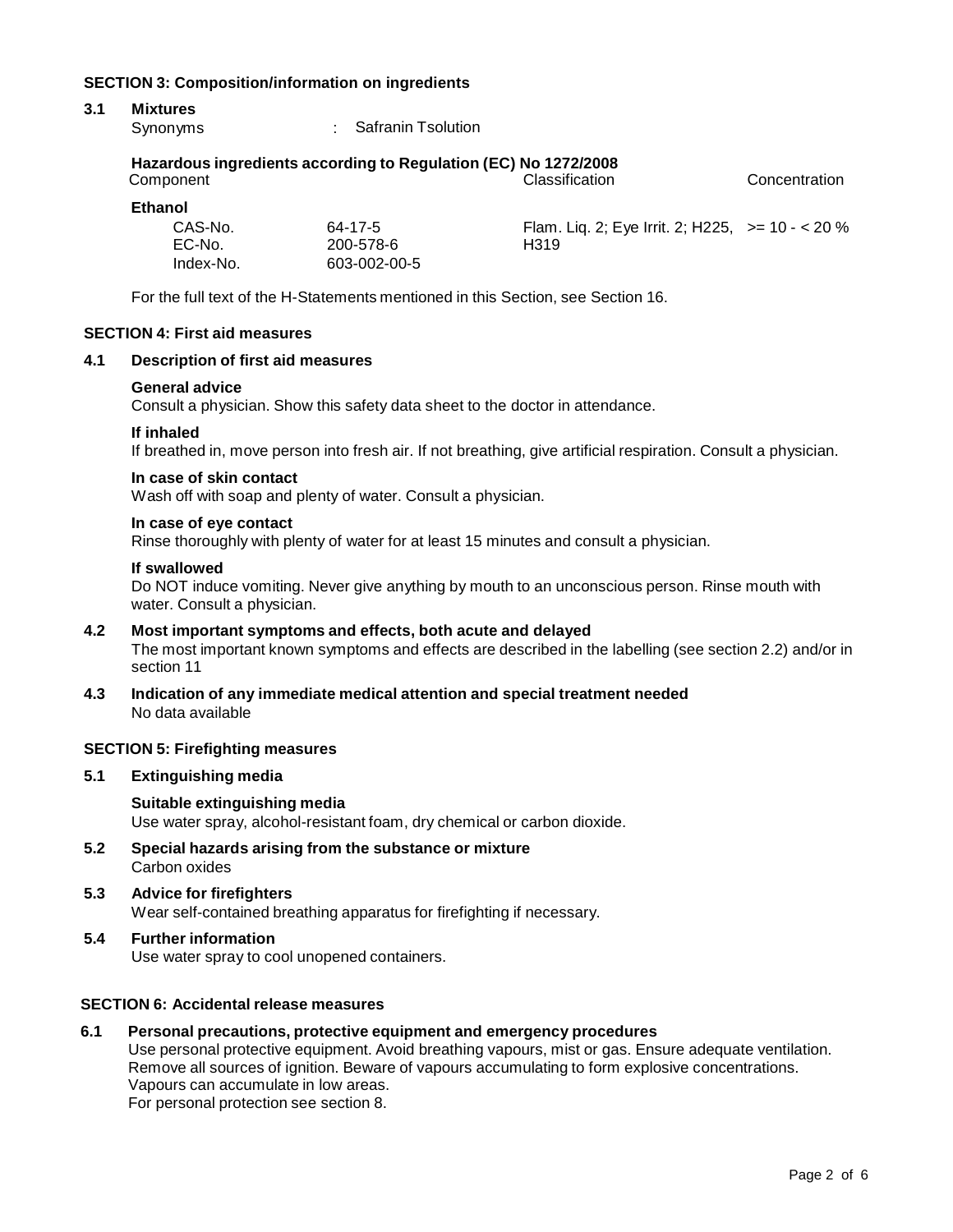#### **6.2 Environmental precautions**

Prevent further leakage or spillage if safe to do so. Do not let product enter drains.

#### **6.3 Methods and materials for containment and cleaning up**

Contain spillage, and then collect with an electrically protected vacuum cleaner or by wet-brushing and place in container for disposal according to local regulations (see section 13).

**6.4 Reference to other sections**

For disposal see section 13.

#### **SECTION 7: Handling and storage**

#### **7.1 Precautions for safe handling**

Avoid contact with skin and eyes. Avoid inhalation of vapour or mist. Keep away from sources of ignition - No smoking.Take measures to prevent the build up of electrostatic charge. For precautions see section 2.2.

#### **7.2 Conditions for safe storage, including any incompatibilities**

Store in cool place. Keep container tightly closed in a dry and well-ventilated place. Containers which are opened must be carefully resealed and kept upright to prevent leakage. Storage class (TRGS 510): Flammable liquids

#### **7.3 Specific end use(s)**

Apart from the uses mentioned in section 1.2 no other specific uses are stipulated

#### **SECTION 8: Exposure controls/personal protection**

#### **8.1 Control parameters**

#### **8.2 Exposure controls**

#### **Appropriate engineering controls**

Handle in accordance with good industrial hygiene and safety practice. Wash hands before breaks and at the end of workday.

#### **Personal protective equipment**

#### **Eye/face protection**

Face shield and safety glasses Use equipment for eye protection tested and approved under appropriate government standards such as NIOSH (US) or EN 166(EU).

#### **Skin protection**

Handle with gloves. Gloves must be inspected prior to use. Use proper glove removal technique (without touching glove's outer surface) to avoid skin contact with this product. Dispose of contaminated gloves after use in accordance with applicable laws and good laboratory practices. Wash and dry hands.

#### **Body Protection**

Impervious clothing, Flame retardant antistatic protective clothing., The type of protective equipment must be selected according to the concentration and amount of the dangerous substance at the specific workplace.

#### **Respiratory protection**

Where risk assessment shows air-purifying respirators are appropriate use (US) or type ABEK (EN 14387) respirator cartridges as a backup to enginee protection, use a full-face supplied air respirator. Use respirators and components tested and approved under appropriate government standards such as NIOSH (US) or CEN (EU).

#### **Control of environmental exposure**

Prevent further leakage or spillage if safe to do so. Do not let product enter drains.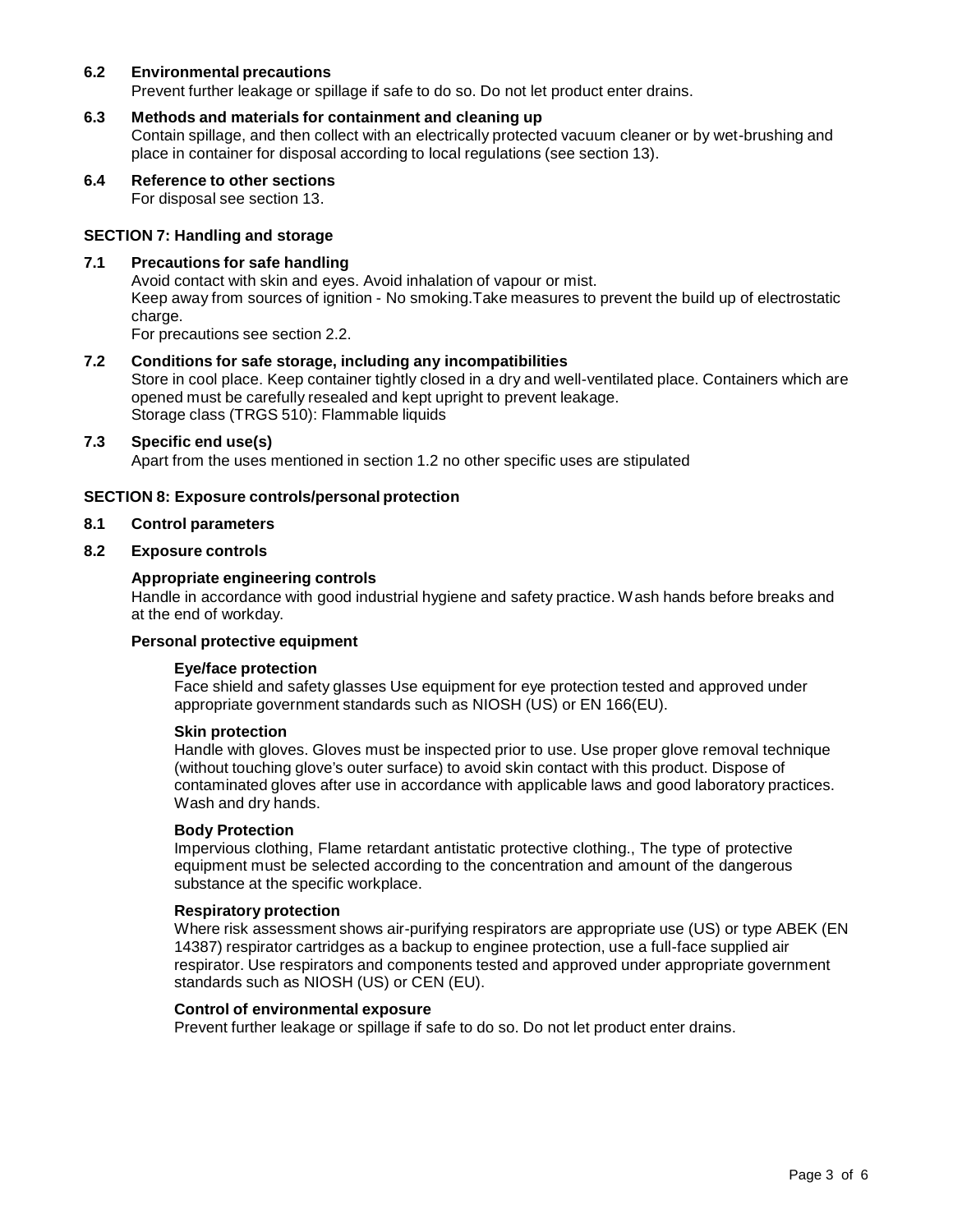#### **SECTION 9: Physical and chemical properties**

#### **9.1 Information on basic physical and chemical properties**

|     | a) | Appearance                                         | Form: clear, liquid<br>Colour: red |
|-----|----|----------------------------------------------------|------------------------------------|
|     | b) | Odour                                              | No data available                  |
|     | c) | <b>Odour Threshold</b>                             | No data available                  |
|     | d) | pH                                                 | No data available                  |
|     | e) | Melting point/freezing<br>point                    | No data available                  |
|     | f) | Initial boiling point and<br>boiling range         | No data available                  |
|     | g) | Flash point                                        | 46 °C                              |
|     | h) | Evaporation rate                                   | No data available                  |
|     | i) | Flammability (solid, gas)                          | No data available                  |
|     | j) | Upper/lower<br>flammability or<br>explosive limits | No data available                  |
|     | k) | Vapour pressure                                    | No data available                  |
|     | I) | Vapour density                                     | No data available                  |
|     | m) | Relative density                                   | 0.990 g/cm3                        |
|     | n) | Water solubility                                   | No data available                  |
|     | O) | Partition coefficient: n-<br>octanol/water         | No data available                  |
|     | p) | Auto-ignition<br>temperature                       | No data available                  |
|     | q) | Decomposition<br>temperature                       | No data available                  |
|     | r) | Viscosity                                          | No data available                  |
|     | s) | <b>Explosive properties</b>                        | No data available                  |
|     | t) | Oxidizing properties                               | No data available                  |
| 9.2 |    | Other safety information<br>No data available      |                                    |

### **SECTION 10: Stability and reactivity**

- **10.1 Reactivity** No data available **10.2 Chemical stability** Stable under recommended storage conditions.
- **10.3 Possibility of hazardous reactions** No data available
- **10.4 Conditions to avoid** Heat, flames and sparks.
- **10.5 Incompatible materials** Strong oxidizing agents

#### **10.6 Hazardous decomposition products** Hazardous decomposition products formed under fire conditions. - Carbon oxides Other decomposition products - No data available In the event of fire: see section 5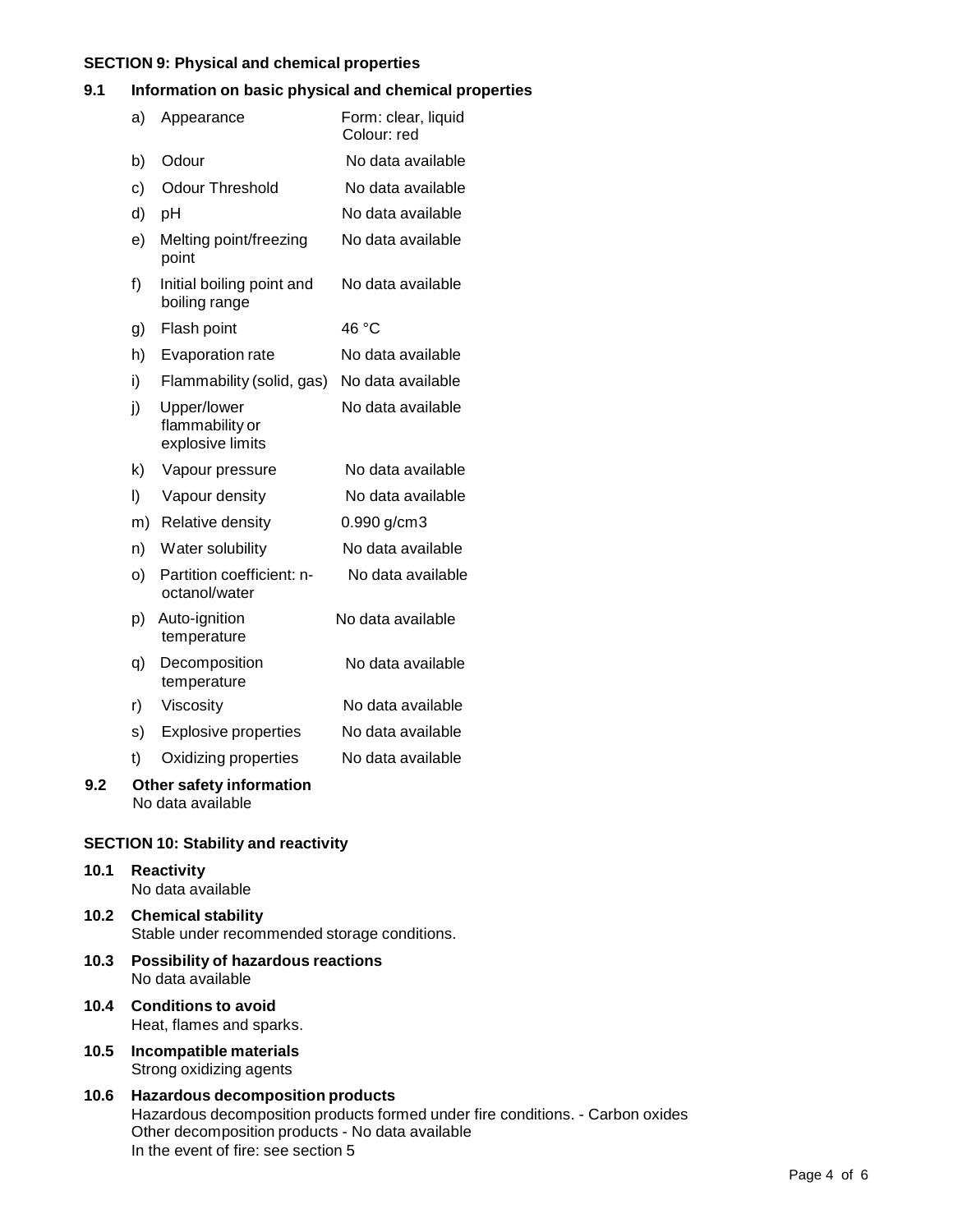#### **SECTION 11: Toxicological information**

# **11.1 Information on toxicological effects**

**Acute toxicity** No data available

**Skin corrosion/irritation** No data available

**Serious eye damage/eye irritation** No data available

**Respiratory orskin sensitisation** No data available

**Germ cell mutagenicity** No data available

## **Carcinogenicity**

IARC: No component of this product present at levels greater than or equal to 0.1% is identified as probable, possible or confirmed human carcinogen by IARC.

# **Reproductive toxicity**

No data available

**Specific target organ toxicity - single exposure** No data available

**Specific target organ toxicity - repeated exposure**

No data available

# **Aspiration hazard**

No data available

# **Additional Information**

RTECS: Not available

To the best of our knowledge, the chemical, physical, and toxicological properties have not been thoroughly investigated.

# **SECTION 12: Ecological information**

- **12.1 Toxicity** No data available
- **12.2 Persistence and degradability** No data available
- **12.3 Bioaccumulative potential** No data available
- **12.4 Mobility in soil** No data available

# **12.5 Results of PBT and vPvB assessment**

This substance/mixture contains no components considered to be either persistent, bioaccumulative and toxic (PBT), or very persistent and very bioaccumulative (vPvB) at levels of 0.1% or higher.

**12.6 Other adverse effects** No data available

# **SECTION 13: Disposal considerations**

# **13.1 Waste treatment methods**

# **Product**

Burn in a chemical incinerator equipped with an afterburner and scrubber b highly flammable. Offer surplus and non-recyclable solutions to a licensed disposal company.